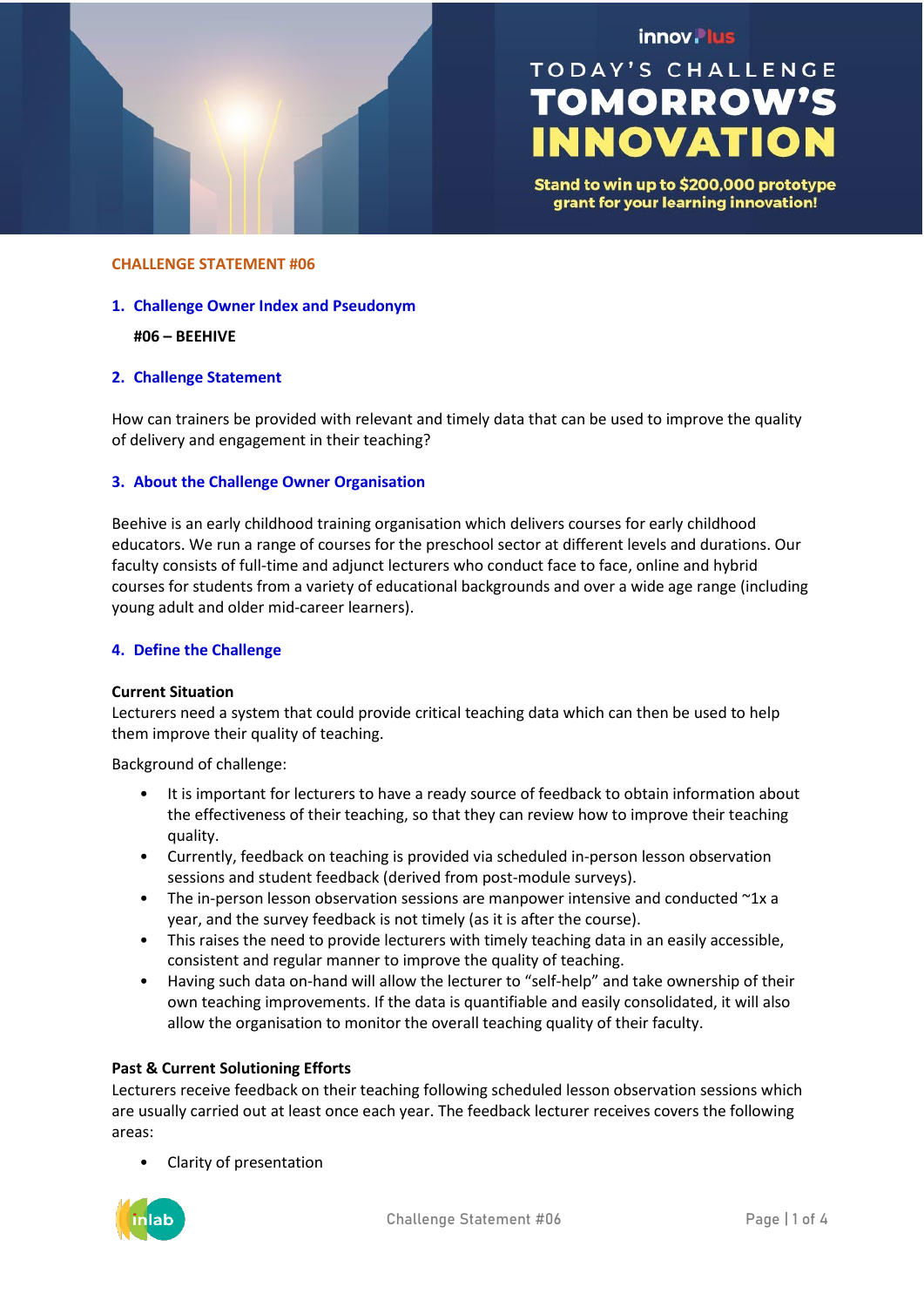• Ability to engage students

While lecturers can reflect on the feedback provided and incorporate them into subsequent lessons, the lack of follow-up lesson observations translates to lecturers either having to wait for their next lesson observation to obtain feedback on how they have progressed since the last observation or for the lecturer to use proxy indicators to measure the effectiveness of their intervention measures.

## **Challenge / Gap / Unrealised Potential**

- Formal feedback on teaching is only provided after scheduled lesson observations which tend to be summative in nature. In addition, these are random and done more as a checking process rather than for the purpose of learning and improvement.
- By providing a less labour-intensive and more objective data-driven approach, lecturers can use the data to improve on their lesson design and delivery. Through the data gathered, they will also be provided with greater understanding on the type of lessons that will be effective for early childhood training.

## **5. Targeted Learners / Users**

The target users will be faculty who teach Continuing Education & Training (CET) students. They would comprise of novice to very experienced lecturers who, although possess strong early childhood practitioner background, may not be highly skilled in teaching adult students. They would be teaching a group of 20 to 35 students for each class and would be teaching their classes for 2-to-6-hour sessions. They would already have some experience teaching online sessions and have some grasp of simple engagement tools e.g. MS Teams, Padlet, poll, quizzes.

We have about 100 full-time and 100 adjunct faculty who may benefit from the solution. Pilot testing can be done with 30 faculty from one campus.

## **6. Solution Partner and Deliverables**

The solution partner should have:

- Familiarity working with the higher education sector, its environments and challenges.
- Capability in developing a smart system that can capture data from human interaction would be an advantage.
- Knowledge on how learning technologies can improve learning feedback through response detection.
- Familiarity with knowledge related to lesson design, lesson delivery and lesson assessment.

## **7. Expectations of Solution**

The solution should be able to analyse lesson recordings and provide a breakdown of what percentage of time the lesson was used for. E.g. Engagement level, intensity of activity, frequency of student response, quality of interaction between lecturer and student, tone of delivery, pace of delivery, frequency of 'state' change in lesson etc.

- It should be able to graphically represent the flow of the session and provide suggestions on what could work better.
- It should leverage on technology with a smart solution that can break down and unpack the "art of good" into some measurables, that could be easily understood and used as objective points for lecturers to reflect and improve their lesson delivery.

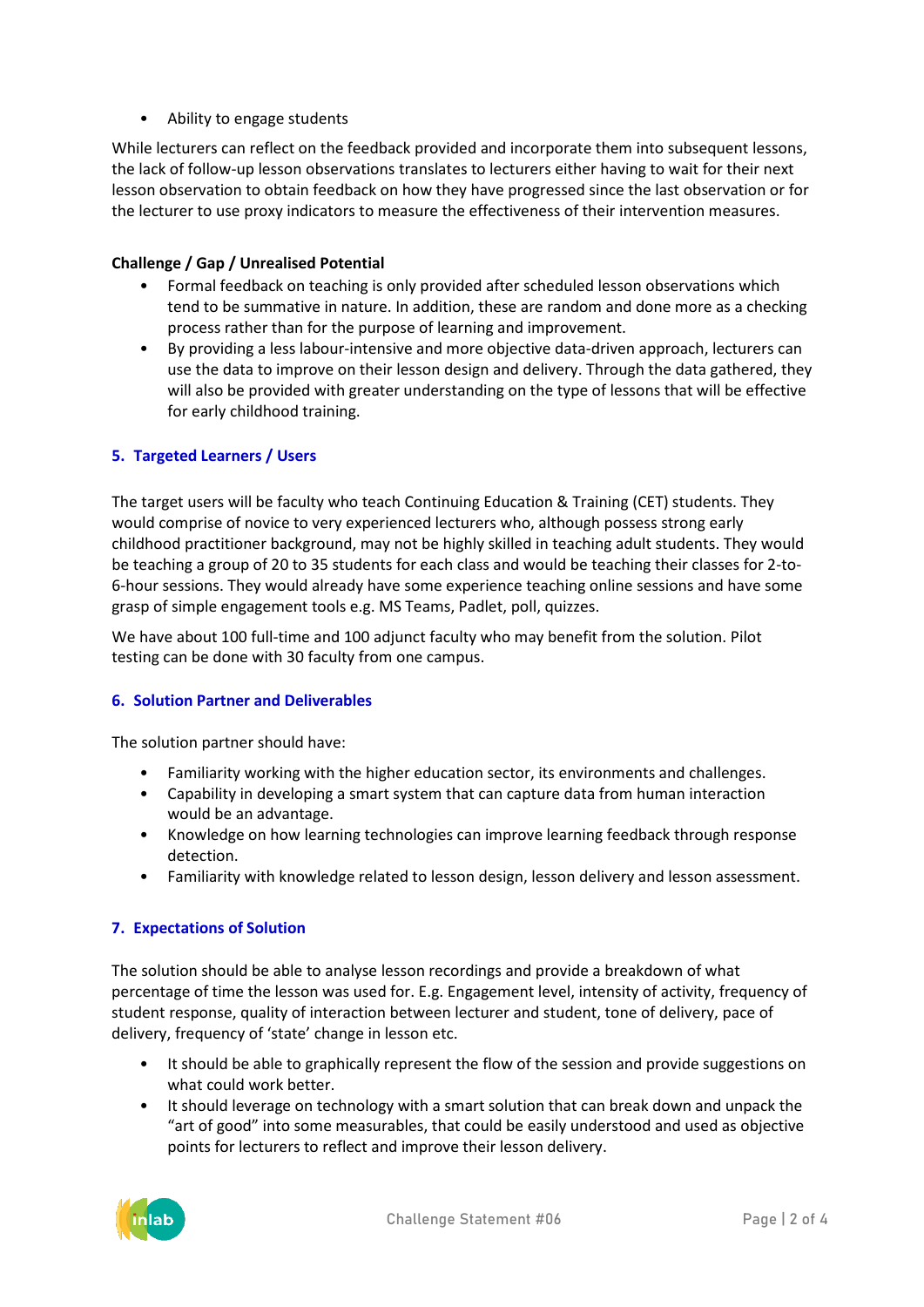- The solution should support a range of delivery formats such as face-to-face, online session hybrid, lecture/tutorial, etc. A priority can be given to online session delivery for a start.
- To promote reflective practice, it is hoped that through continued use, lecturers can be provided with such feedback in a more regular manner such that it informs the lecturer of their progress and development over time.
- The system should provide lecturers with "data visualisation" of their lessons that will enable them to reflect on the quality of their lesson delivery.
- The solution can take into account variations of profiles of lecturer or student which can be input within the system to generate a contextualised "reading" of the lesson.

## **8. Measures of Success**

Selection criteria:

- Ease of use of system
- Quality of proposed solution
- Implementation plan

## Evaluation method:

- Qualitative feedback provided (including accuracy of algorithm in detecting the quality of teaching/ interactions/ engagement, and insightfulness of feedback)
- User-friendliness of data generated
- Ease of set-up and implementation of smart system
- Flexibility of use of the smart system

## Observable outcomes:

- More reflection and intentional lesson design
- Better quality of lesson delivery
- Lecturers and students are more engaged in their sessions

## Measurable outcomes:

Success from an organisation lens

- Organisation has a good sense of the overall teaching quality of all its faculty
- Organisation is well staffed by faculty who have greater clarity around what constitutes good teaching
- Organisation can use the data to develop a signature approach for early childhood teacher training

## Success from the lecturer lens

- Every faculty can have ready access to accurate and insightful feedback on their teaching
- Faculty have a systematic and objective way of increasing learning delivery scores
- Faculty can adapt lesson to different situations to suit different student profiles
- Faculty can use the tool for their own professional development as a lecturer

## Success from the supervisor lens

- Supervisors can use the diagnosis to facilitate a conversation around what went well and what could be done better
- Supervisors could use the data to facilitate overall staff development, not just based on one snapshot
- Success from the student lens